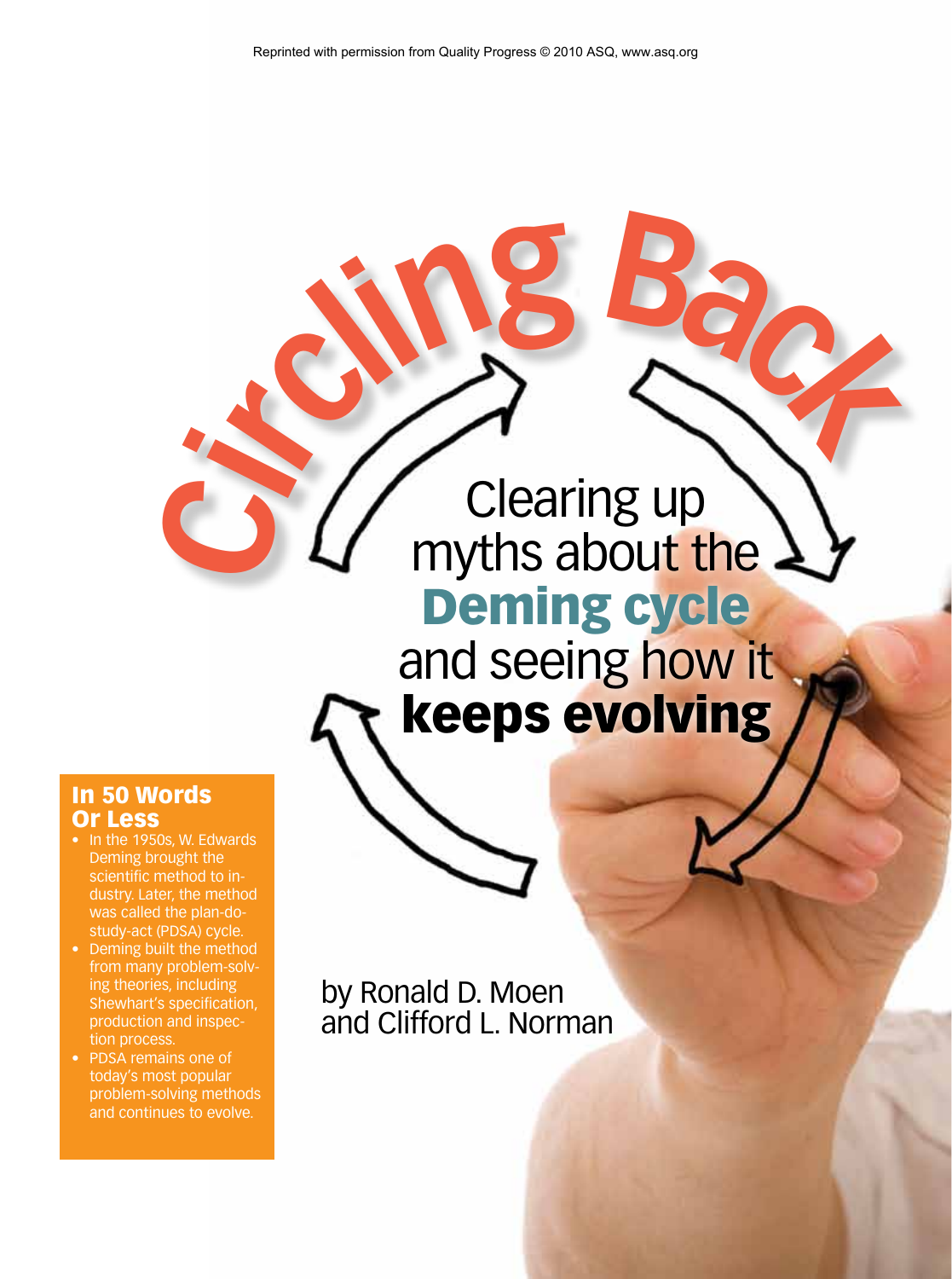**THERE STILL SEEMS** to be much confusion surrounding W. Edwards Deming's plan-do-study-act (PDSA) cycle. The misunderstandings can be summarized by three basic questions:

- 1. How did Deming's PDSA cycle evolve?
- 2. Did Deming create the plan-do-check-act (PDCA) cycle?
- 3. Are PDCA and PDSA related?

Before answering these questions and clearing up the misconceptions, it's important to review the PDSA cycle's foundation, which starts with the scientific method.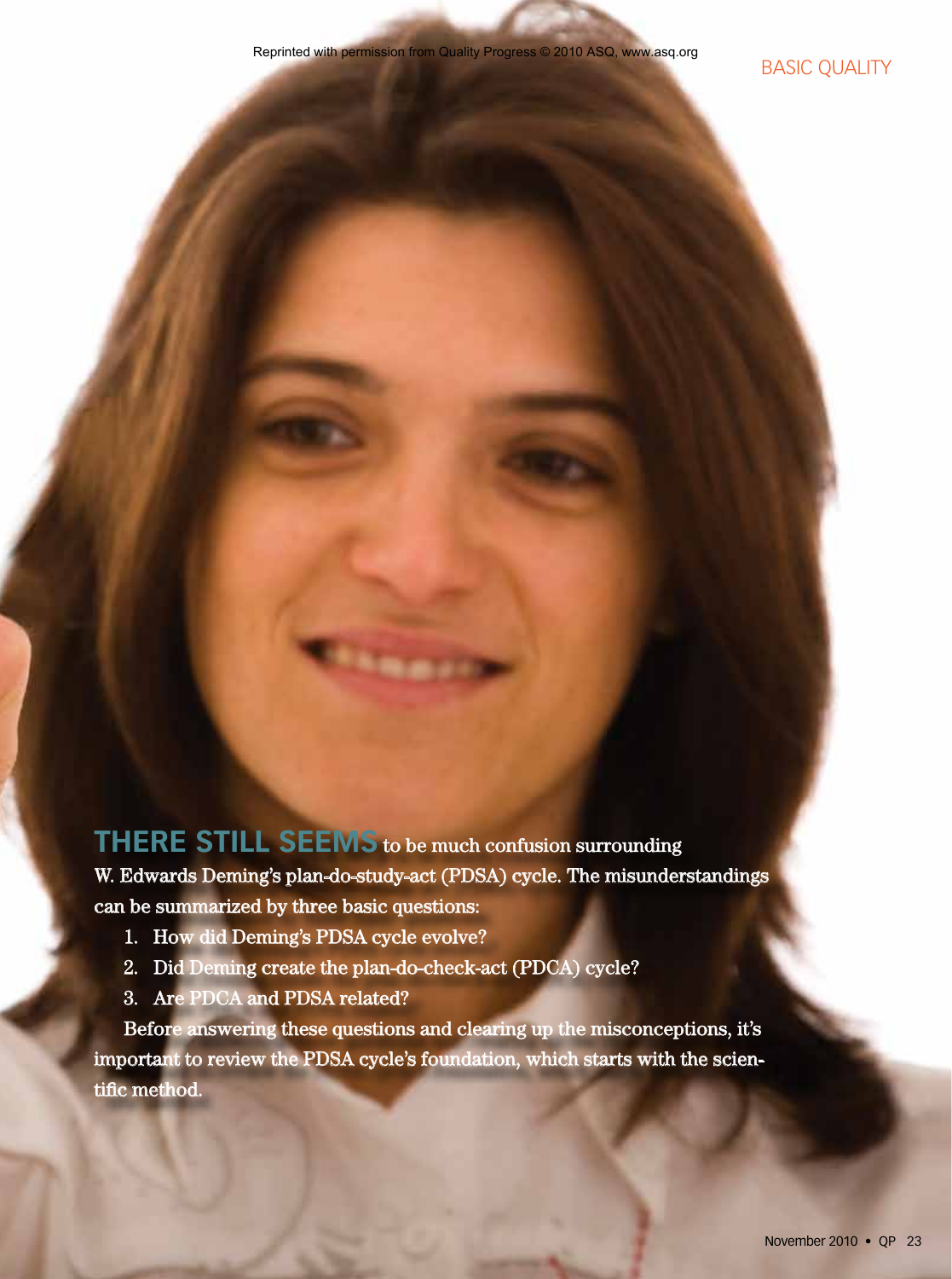Figure 1 shows the evolution of the scientific method and the PDSA cycle, starting with Galileo Galilei in 1610, pragmatism in the early 1900s and the evolution of the PDCA and PDSA cycles through 1993.

#### **The foundation**

Galileo, considered by many to be the father of modern science, made original contributions to the science of motion and strengths of materials by combining designed experiments and mathematics. Through his studies, conducting designed experiments became the cornerstone of science and the scientific method.

Sir Francis Bacon made his contribution to modern science as a philosopher who was concerned about how knowledge is developed. He believed knowledge generation must follow a planned structure. At the time, science depended on deductive logic to interpret nature.

Bacon insisted that scientists should instead proceed through inductive reasoning—from observations to axiom to law. His contribution completed the interplay between deductive and inductive logic that underlies how we advance knowledge.

Charles Peirce and William James were students at Harvard University in Cambridge, MA, in January 1872 when they formed a discussion group called the Metaphysical Club.1 This group would forever be linked with the uniquely American philosophy called pragmatism. The group said the function of thought is to guide action and that truth is preeminently to be tested by the practical consequences of belief.

John Dewey became a leading proponent of pragmatism, and his works influenced philosophy, education, religion, government and democracy around the world.2 James and Dewey's pragmatism could be summarized in one statement: People are the agents of their own destinies.

Clarence I. Lewis, an American pragmatist also educated at Harvard, was heavily influenced by Peirce and James. Lewis set out three ideas in *Mind and the World Order* to further the pragmatists' influence:<sup>3</sup>

- 1. A priori truth is definitive and offers criteria through which experience can be discriminated.
- 2. The application of concepts to any particular experience is hypothetical, and the choice of conceptual system meets pragmatic needs.
- 3. The susceptibility of experience to conceptual interpretation requires no particular metaphysical assumption about the conformity of experience to the mind or its categories.

#### **Shewhart and Deming**

Lewis' book had enormous influence on Walter A. Shewhart and Deming in bringing the scientific method to 20th century industry.

Shewhart's *Statistical Method From the Viewpoint of Quality Control,* published in 1939, first introduced the concept of a straight-line, three-step scientific process of specification, production and inspection.4 He later revised this idea into a cyclical concept. Figure 2 contrasts the two views of Shewhart's idea of specification, production and inspection.

"These three steps must go in a circle instead of in

# Evolution of the scientific method and PDSA cycle / FIGURE 1

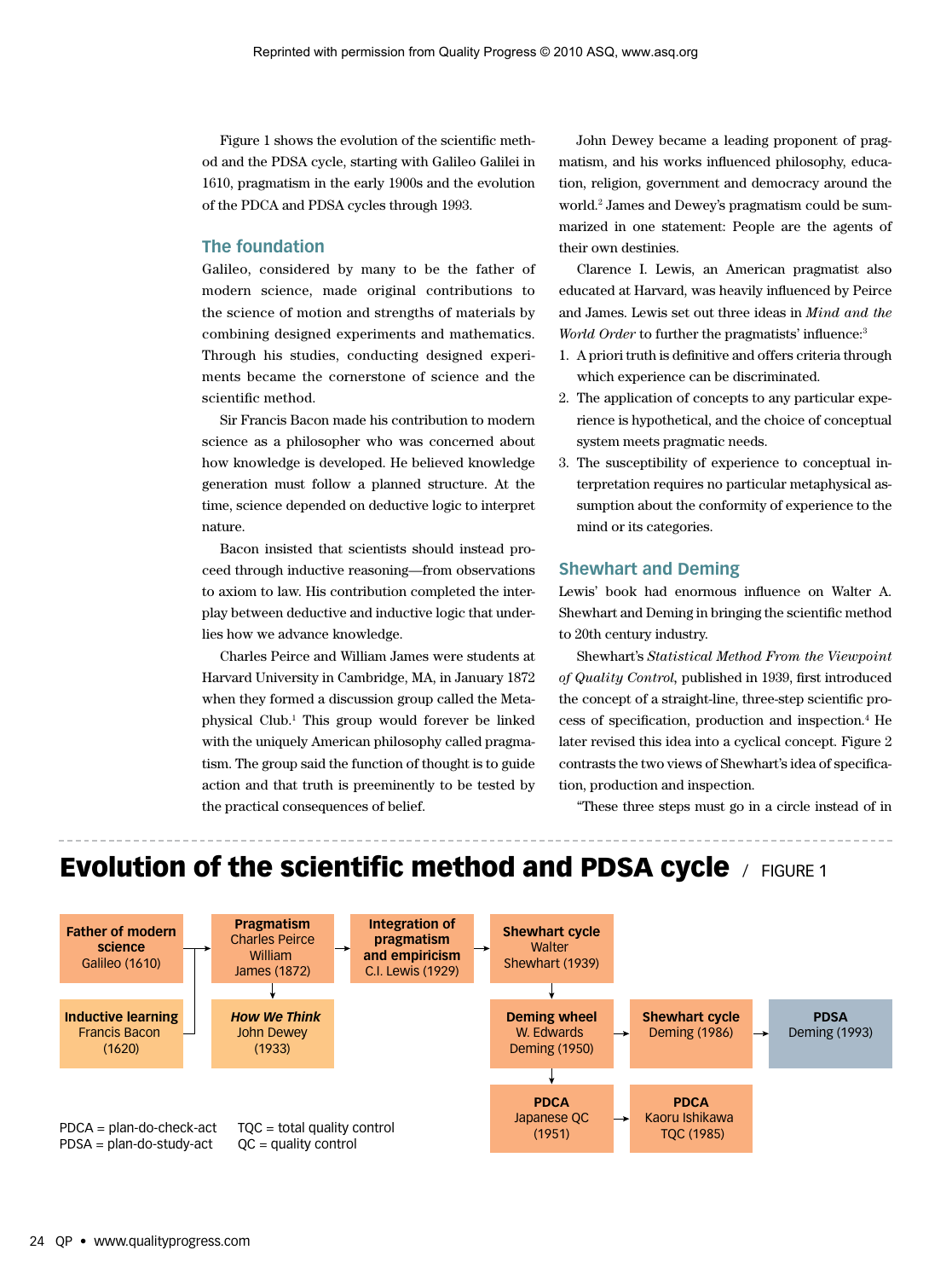# Shewhart cycle—1939 / FIGURE 2

| <b>Shewhart straight-line process</b> |                 |                   |  |
|---------------------------------------|-----------------|-------------------|--|
| <b>Step one</b>                       | <b>Step two</b> | <b>Step three</b> |  |
| Specification                         | Production      | Inspection        |  |
| <b>Shewhart cyclical concept</b>      |                 |                   |  |
| specification                         |                 |                   |  |
| <b>TONSITION</b><br>DOCtion           |                 |                   |  |

a straight line, as shown," Shewhart wrote. "It may be helpful to think of the three steps in the mass production process as steps in the scientific method. In this sense, specification, production and inspection correspond respectively to hypothesizing, carrying out an experiment and testing the hypothesis. The three steps constitute a dynamic scientific process of acquiring knowledge."5

Shewhart's concept eventually evolved into what became known as the Shewhart cycle.

Deming had a front-row seat for Shewhart's thinking: At the age of 39, Deming edited a series of lectures Shewhart delivered to the U.S. Department of Agriculture into what eventually became the basis of Shewhart's 1939 book.

Deming built off Shewhart's cycle and modified the concept. He got the chance to present the new version of the cycle in 1950 during an eight-day seminar in Japan sponsored by the Japanese Union of Scientists and Engineers (JUSE).6

In his new version of the cycle, Deming stressed the importance of constant interaction among the four steps of design, production, sales and research. He emphasized that these steps should be rotated constantly, with quality of product and service as the aim, as shown in Figure 3. This new version is referred to as the Deming wheel, the Deming cycle or the Deming circle.

### **Deming wheel evolves**

According to Masaaki Imai, Japanese executives recast the Deming wheel presented in the 1950 JUSE

# Deming wheel-1950 / FIGURE 3



- 1. Design the product (with appropriate tests).
- 2. Make the product and test in the production line and in the laboratory.
- 3. Sell the product.
- 4. Test the product in service and through market research. Find out what users think about it and why nonusers have not bought it.

seminars into the PDCA cycle.<sup>7</sup> Table 1 shows Imai's description of the relationship between the Deming wheel and the PDCA cycle.

Imai did not provide details about which executives reworked the wheel or how they translated the Deming wheel into the PDCA cycle. No one has ever claimed ownership of this revision or disputed Imai's assertion.

The resulting PDCA cycle, shown in Figure 4 (p. 26), shows the four-step cycle for problem solving. The cycle includes:

- **1. Plan:** Define a problem and hypothesize possible causes and solutions.
- **2. Do:** Implement a solution.
- **3. Check:** Evaluate the results.

# The Deming wheel vs. the Japanese PDCA cycle / TABLE 1

| 1. Design = $plan$   | Product design corresponds to the planning phase of<br>management.                                                                  |
|----------------------|-------------------------------------------------------------------------------------------------------------------------------------|
| 2. Production = $do$ | Production corresponds to doing. making or working on<br>the product that was designed.                                             |
| $3.$ Sales = check   | Sales figures confirm whether the customer is satisfied.                                                                            |
| 4. Research $=$ act  | If a complaint is filed, it must be incorporated into the<br>planning phase and action taken in the next round of<br><b>Afforts</b> |

PDCA = plan-do-check-act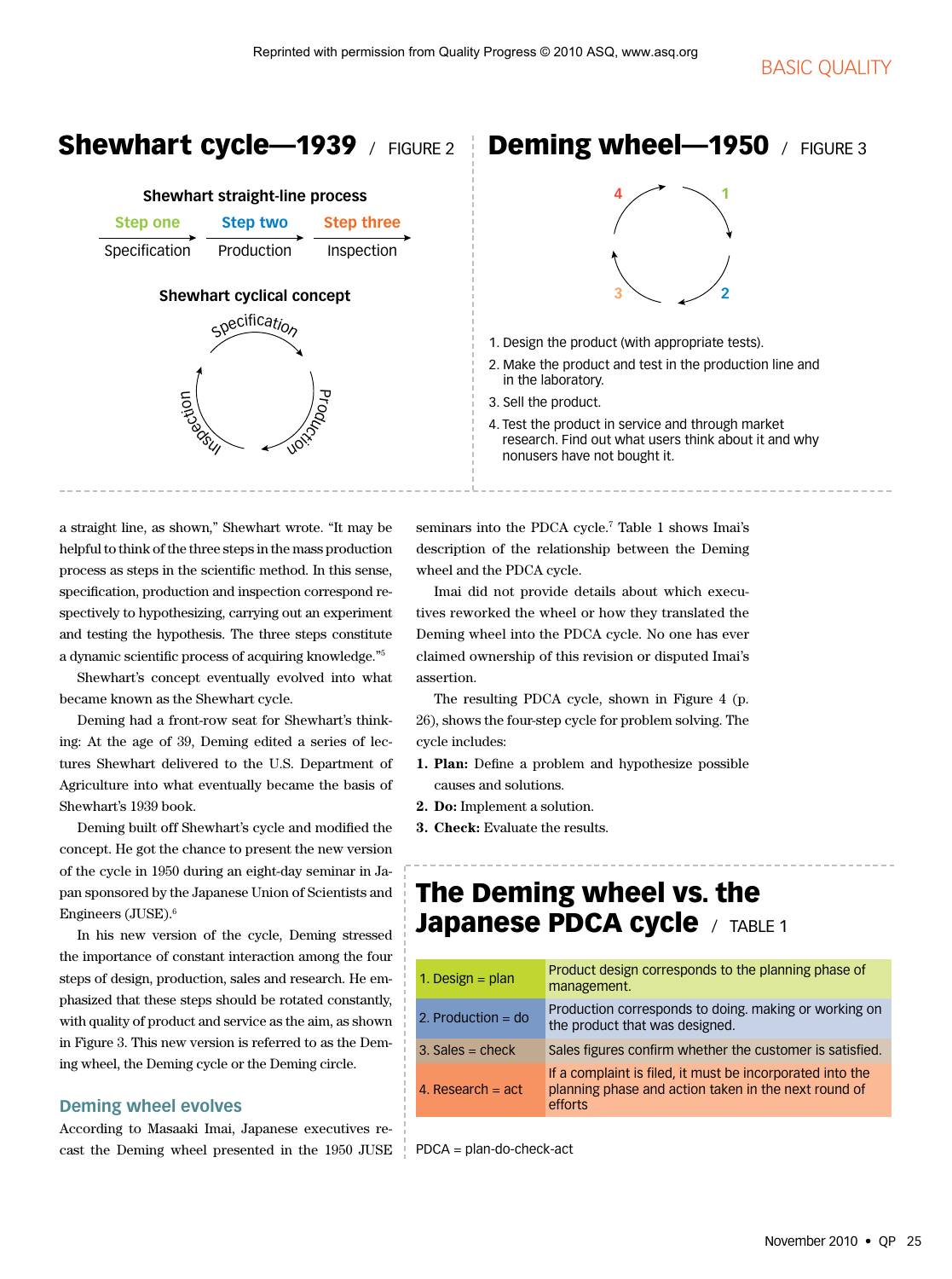**4. Act:** Return to the plan step if the results are unsatisfactory, or standardize the solution if the results are satisfactory.

The PDCA cycle also emphasized the prevention of error recurrence by establishing standards and the ongoing modification of those standards.

Once again, others wanted to enhance and revise the cycle. This time, it was Kaoru Ishikawa. He redefined the PDCA cycle to include more in the planning step: determining goals and targets, and formulating methods to reach those goals.8 Figure 5 shows the PDCA cycle and incorporates Ishikawa's changes.

In the do step, Ishikawa also included training and education to go along with implementation. Ishikawa said good control meant allowing standards to be revised constantly to reflect the voices of consumers and their complaints, as well as the requirements of the next process. The concept behind the term "control" (*kanri*) would be deployed throughout the organization.

The PDCA cycle, with Ishikawa's updates and improvements, can be traced back to S. Mizuno of the Tokyo Institute of Technology in 1959. The seven basic tools (check sheet, histograms, Pareto chart, fishbone diagram, graphs, scatter diagrams and stratification) highlight the central principle of Japanese quality.9 These tools—together with the PDCA cycle and the quality control (QC) story format—became the foundation for improvement (*kaizen*) in Japan and are still being used today.







#### **PDSA cycle evolution**

More than 30 years after Deming first revised the Shewhart cycle, Deming again reintroduced it during four-day seminars he hosted in the 1980s.10 He said the latest version had come directly from the 1950 version.

"Any step may need the guidance of statistical methodology for economy, speed and protection from faulty conclusions from failure to test and measure the effects of interactions," Deming said.<sup>11</sup> Figure 6 illustrates the procedure to follow for improvement.

Deming warned his audiences that the PDCA version is frequently inaccurate because the English word "check" means "to hold back."

Once again, Deming modified the Shewhart cycle in 1993 and called it the Shewhart Cycle for Learning and Improvement—the PDSA cycle, as shown in Figure 7.12 Deming described it as a flow diagram for learning and improvement of a product or a process.

# **PDCA vs. PDSA**

Over the years, Deming had strong beliefs about the PDCA cycle and clearly wanted to distinguish it from the PDSA cycle.

At a roundtable discussion on product quality at the U.S. Government Accounting Office, Deming was asked how the QC circle (referring to PDCA) and the Deming circle related.

"They bear no relation to each other," Deming said. "The Deming circle is a quality control program. It is a plan for management. Four steps: Design it, make it, sell it, then test it in service. Repeat the four steps, over and over, redesign it, make it, etc. Maybe you could say that the Deming circle is for management, and the QC circle is for a group of people that work on faults encountered at the local level."13

On Nov. 17, 1990, Deming wrote a letter to Ronald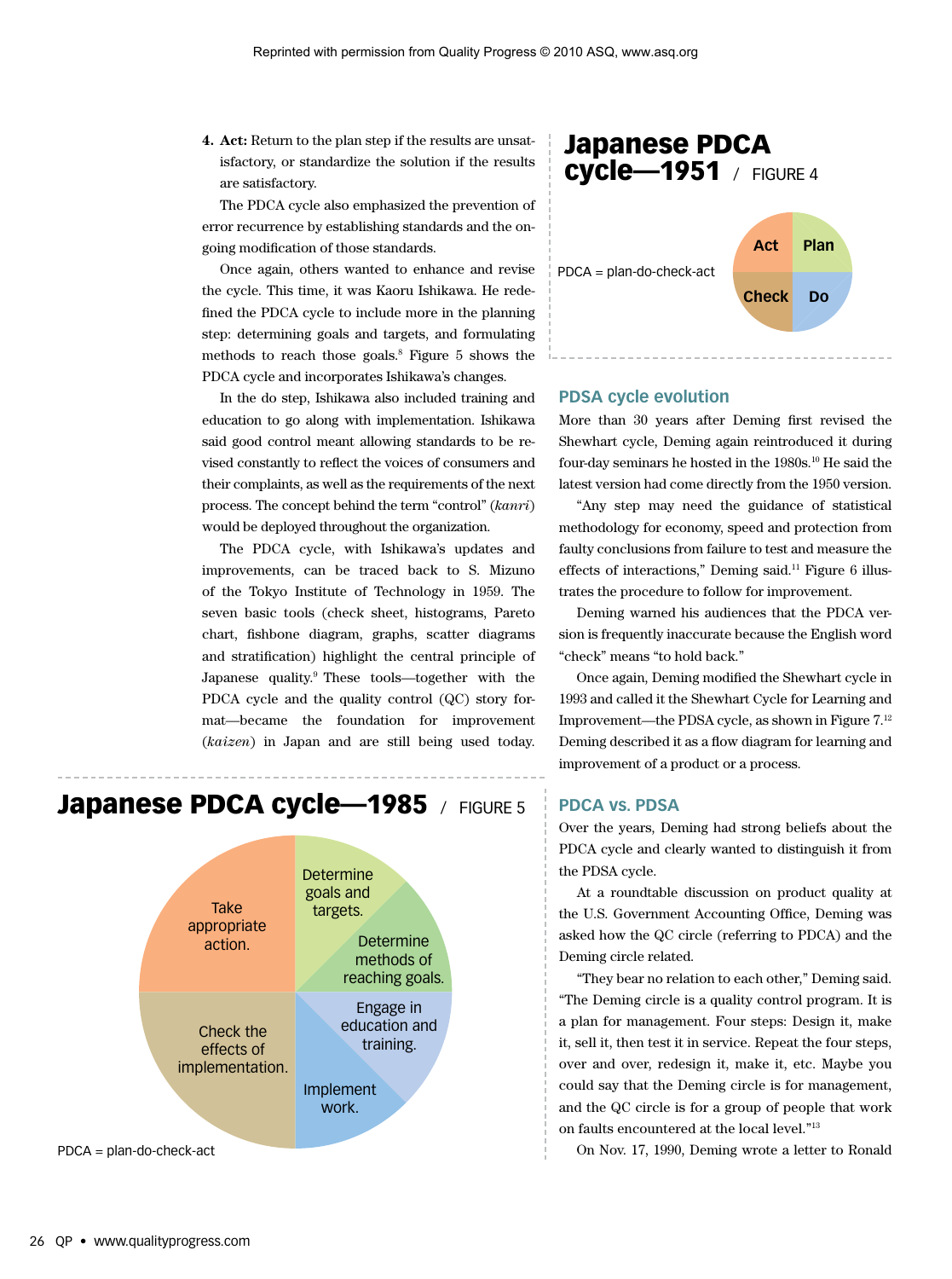# **BASIC QUALITY**

D. Moen to comment on the manuscript for *Improving Quality Through Planned Experimentation,* coauthored by Moen, Thomas R. Nolan and Lloyd P. Provost.14 "Be sure to call it PDSA, not the corruption PDCA," Deming wrote in the letter.15

In response to a letter he received in 1991, Deming commented about a chart labeled plan-do-check-act. "What you propose is not the Deming cycle," he wrote in the letter. "I don't know the source of the cycle that you propose. How the PDCA ever came into existence I know not."16

## **Has the Deming PDSA cycle evolved?**

In 1991, Moen, Nolan and Provost added to Deming's PDSA planning step of the improvement cycle and required the use of prediction and associated theory.<sup>17</sup>

The authors said the study step compared the observed data to the prediction as a basis for learning. This provided the deductive-inductive interplay necessary for learning as required in the scientific method.

It is not enough to determine that a change resulted in improvement during a particular test, according to Moen, Nolan and Provost. As you build your knowledge, you will need to be able to predict whether a change will result in improvement under the different conditions you will face in the future.

Three years later, Gerald Langley, Kevin Nolan and

#### Shewhart cycle: **Deming-1986** / FIGURE 6 **Step one** What could be the team's most important accomplishments? What changes might be desirable? What data are available? Are new observations needed? If yes, plan a change or test. Decide how to use the observations. Carry out the change or test decided upon, preferably on a small scale. Observe the effects of the change or test. Study the results. What did we learn? What can we predict? **Step two Step three Step four**

**Step five.** Repeat step one, with knowledge accumulated. **Step six.** Repeat step two, and onward.

# PDSA cycle: Deming-1993 / FIGURE 7

**S D**

 **Act**—Adopt the change, abandon it or run through the cycle again. **A**

> **Study**—Examine the results. What did we learn? What went wrong?

**P Plan**—Plan a change or test aimed at improvement.

 **Do**—Carry out the change or test (preferably on a small scale).

# PDSA cycle and Model for **Improvement-1991, 1994** / FIGURE 8